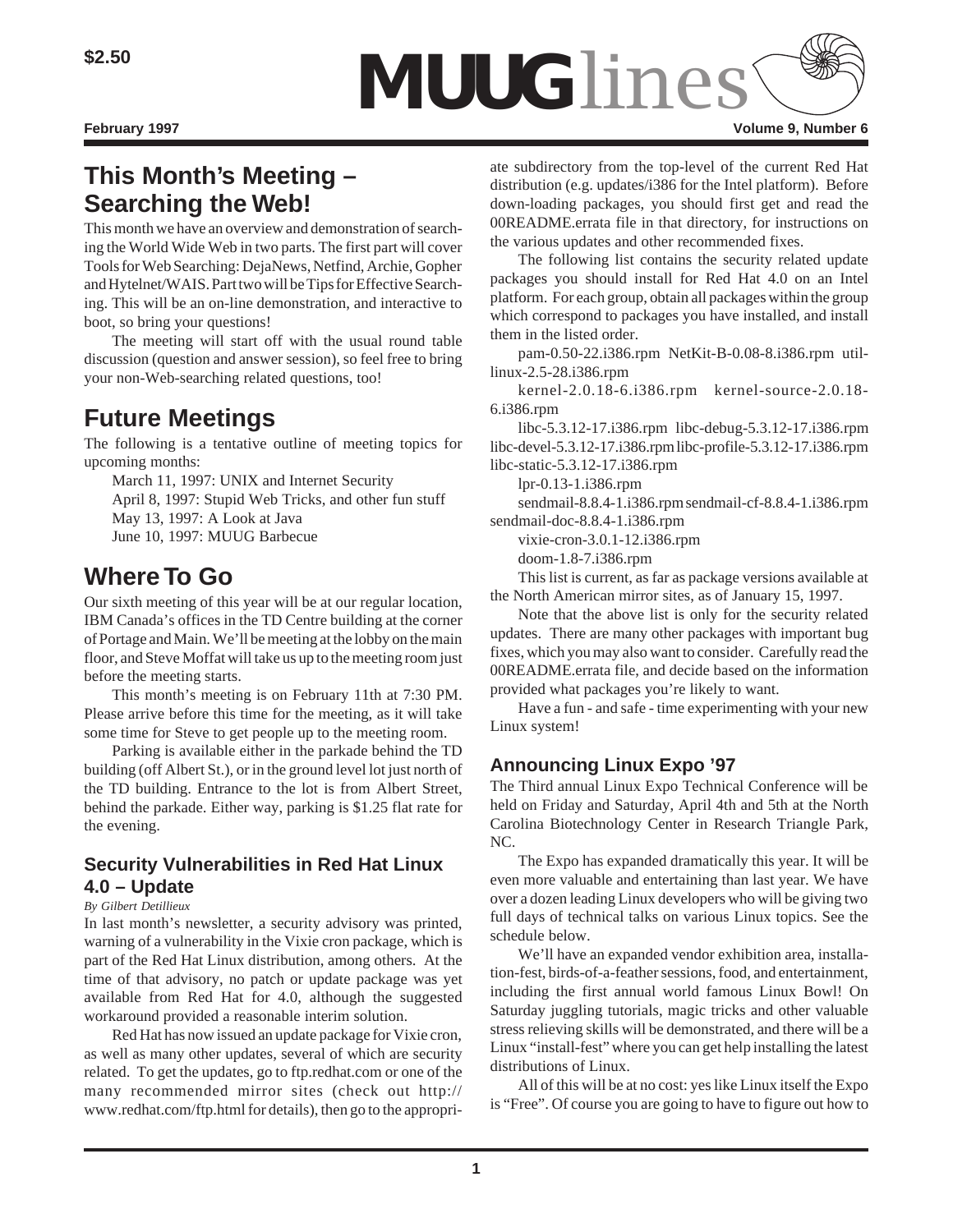#### **Volume 9, Number 6 February 1997**

get to Raleigh-Durham, North Carolina and arrange your accommodations once here, but entry to the Expo itself will not cost you a penny. The event will be funded by the generous contributions of the sponsors, commercial exhibitors, and those on corporate expense accounts who can afford the limited reserved seating in the auditorium from which the technical talks will be broadcast.

The technical talks, which run all day Friday and Saturday, will be broadcast throughout the Expo area. The talks will be held in the Biotechnology Center's 170 seat auditorium. The limited seating in the auditorium is available on a first come, first served basis so reserve your seat today! The cost is \$199, which covers both days. The exhibition area with the vendors, demos, food, entertainment, and the install-fest is free for all.

Much more information on the Expo including info about traveling to, reserving seats at, or exhibiting at Linux Expo, is available at:

http://www.linuxexpo.org

This site will be updated regularly as we add events, exhibitors, and more to the Expo between now and April. This show is going to be extremely useful to anyone using Linux for professional or commercial applications as well as to casual users. It should be a cross between UNIX Expo (tm) and Woodstock. ;-)

If you or your group would like to become involved with sponsoring an activity, presenting a demonstration, or teaching your favorite Linux trick, please contact us at: info@linuxexpo.org

Linux Expo PO Box 4325 Chapel Hill, NC, 27515 http://www.linuxexpo.org

> (919) 361-5841 (919) 361-9288 (fax)

### **Technical Talks**

MkLinux - Microkernel Linux *by Brett R. Halle <brett@apple.com>*

Apple Computer Discusses benefits

and technology related to Linux hosted on the Mach microkernel.

Next Generation SparcLinux, and the Free Software Development Model *by David S. Miller <davem@caip.rutgers.edu>*

 What tomorrow will bring for the SparcLinux port, and why the current development model has taken us to where we are now and will take us to where we are going.

The Debian Linux Distribution *by Bruce Perens <bruce@pixar.com>*

An overview, explaining what is unique about the distribution.

The Computer Graphics of Toy Story *by Bruce Perens <bruce@pixar.com>*

Trace how the first 100% computeranimated film was made, from story concept to animation. Learn about the 19 computer languages used in the production, and the extensive use of Unix.

#### Linux and Amateur Radio

*by Bruce Perens <bruce@pixar.com>* How Radio Hams use Linux to communicate, design circuits, etc.

Debugging malloc() problems with Electric Fence by Bruce Perens *<bruce@pixar.com>*

The author of Electric Fence explains how to debug malloc() problems.

Linux/Alpha—or How to Make Your Programs Fly

*by David Mosberger-Tang*

*<davidm@AZStarNet.COM>*

This talk focuses on how to optimize code for platforms running Linux on DEC Alpha processors. While the focus is on the Alpha architecture, many of the topics covered are applicable to any RISC processor and even to modern CISC CPUs that employ implementation techniques pioneered by RISCs. The first part of the talk covers performance analysis tools that are available under Linux. The second part covers specific techniques that often improve performance by an order of magnitude or more. The talk assumes some basic

knowledge of computer architecture and programming in C.

#### The Coda Filesystem

*by Peter Braam <braam@cs.cmu.edu>*

Coda is a state of the art, freely available networked filesystem developed at CMU by the group of Satyanarayanan. It has advances features such as client side write-back caching, server replication, disconnected operation (laptops), bandwith adaptation, and solid security models. The Linux port is nearly complete (Nov 1996) and CMU is making further ports, and improving the performance of the system.

#### The Linux Network File System *by Olaf Kirch <okir@monad.swb.de>Daveg Gmbh (soon Linux Support Team, Erlangen)*

The talk will cover some new development in the NFS area that will improve performance and add several new features, including support for NFS over TCP and alternative authentication flavors. I'm age 29, and have studied mathematics (aka chewing pencils) before becoming a full-time programmer. I've been working (playing?) with Linux since the days of Owen's MCC Interim Releases back in 1992, and I'm happy that I've finally found an employer who actually pays me for playing with my favorite toy.

A Tour of the Linux Networking Stack *by Alan Cox <alan@cymru.net>, Technical Director, CymruNet*

The ext2 Filesystem — Design, Implementation, and the Future

*by Theodore Ts'o <tytso@mit.edu>,*

*Massachusetts Institute of Technology http://web.mit.edu/tytso/www/home.html*

Theodore Ts'o has been involved with Linux since almost the very beginning. "Be a Linux hacker, and you too can see the world and get free hardware."

#### Linux and Legacy LANs

*by Michael Callahan <mjc@stelias.com>*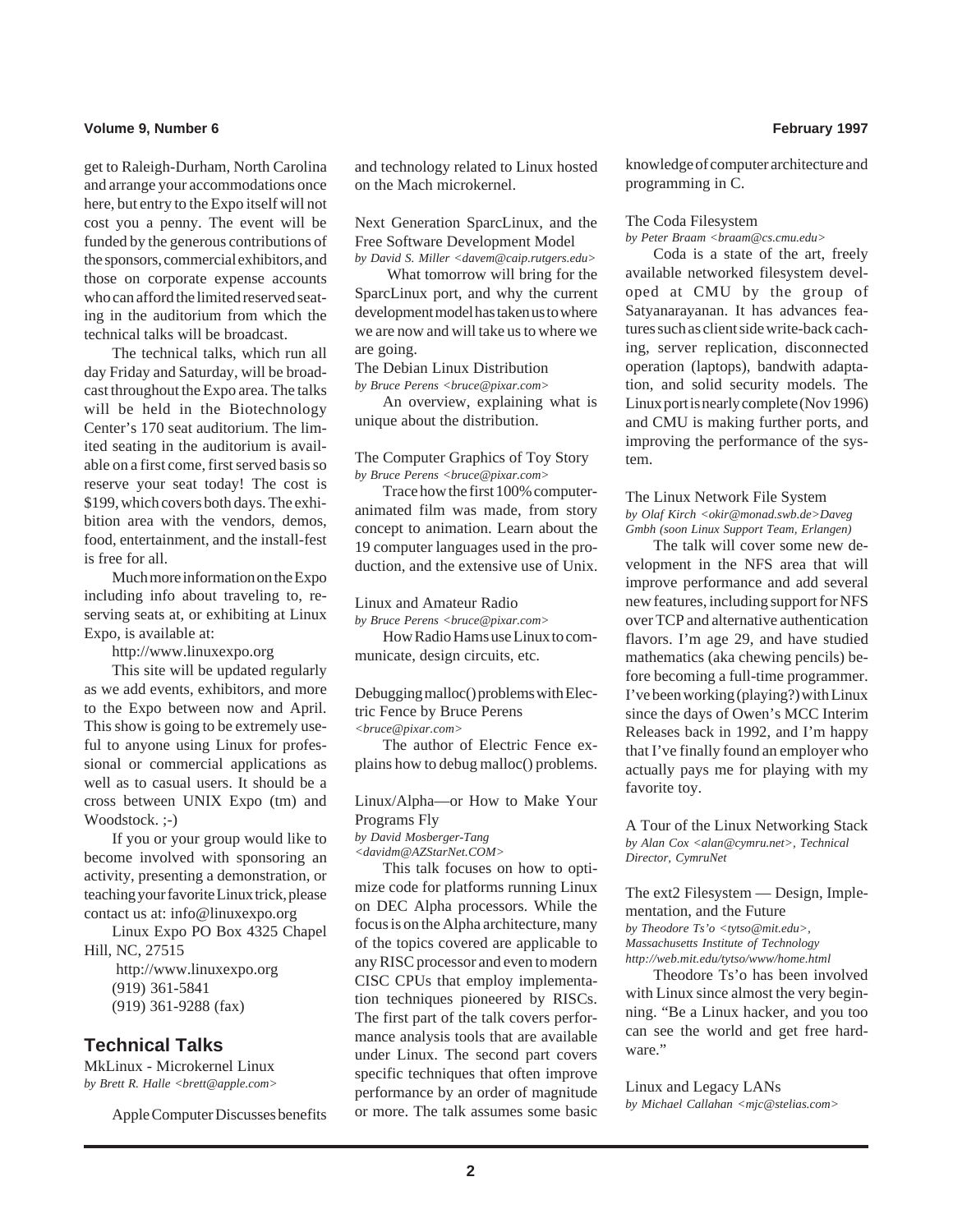The talk will survey Linux's capabilities as a server for Mac and PC networks using legacy protocols.

#### General Linux Security *by Alexander O. Yuriev <alex@bach.cis.temple.edu>*

This talk will discuss some threats to Linux security and how to deal with them. It will include information about real break-ins, the loopholes that were utilized by intruders, how the system administrators could have closed the loopholes and how the intruders were discovered. The topics covered will include Security Policies vs. Security Mechanisms, password security, UNIX security model, basics of cryptographic protection, management of priviledges and security of systems connected to networks.

Networks 101 : IPv4 Family of Protocols and Infrastructure *by Alexander O. Yuriev*

*<alex@bach.cis.temple.edu>*

The IPv4 protocol family is the foundation on which the other network technologies are built. Understanding what really happens at that level is mandatory for being able to make correct decisions on issues that system and network administrators face today, whether it is tuning the network to get an extra Kbit of a bandwidth, creating a better filter for a screening router or verifing a claim of a vendor that says "Only mail can go across our SuperGuardian/Deluxe firewall. Only port 25 is open to the outside world." This class is intended for the system or network administrators that are either responsible for configuring and running networks in the organization, or who may want to gain better understanding of nuts-and-bolts of the networking.

#### Working and Playing Well With Others: Linux Grows Up

*by Dr. Greg Wettstein <greg@wind.enjellic.com>, Chief Techology Officer - Velocity, LLC http://www.enjellic.com* With the Linux development team

using a paradigm of 'You Snooze You Lose' to direct kernel releases it can become difficult to find time for entertainment. Don't miss this opportunity to hear a speaker who is world-renowned for bringing humor and a business world perspective to Linux and the free software movement. Dr. Wettstein will discuss strategies for enabling Linux to compete in heterogenous environments composed of legacy mainframe systems, dilapidated mini-computers and the ever present shadow of Windows and Novell Netware. So take a break from kernel patches and enjoy an hour of entertainment while the master of metaphor recants how he developed the bravery to stake his professional career on free software.

#### The Linux Kernel Memory Management

#### *by Miguel de Icaza*

*<miguel@nuclecu.unam.mx> Instituto de Ciencias Nucleares*

A talk on how the Linux kernel manages the system memory, the interface available to kernel code and how this is used trough the system as well as it's interface to the underlying hardware.

#### Beyond ELF

*by Eric Youngdale <eric@sub2317.jic.com> Senior Software Engineer. Platinum technology Inc.*

The ELF file format has become the defacto standard executable format for linux on all of the different architectures, and while it serves us well and offers a lot of flexibility, there are some shortcomings that were not anticipated by the original design committee. Discussions are currently underway about potential extensions which will serve to solve the problems in a backwards compatible manner. In the talk,I will discuss the nature of the problems, and the solutions that are being considered. Eric has been working with Linux since back in the 0.95b days, and over the years has worked in a number of different areas of the kernel. He doesn't have as much

time for Linux as he used to, but he still manages to get a few things done inbetween extended bouts of goofing off.

### **CALDERA ANNOUNCES OPEN SOURCE CODE MODEL FOR DOS**

*DR DOS + the Internet = Caldera OpenDOS* PROVO, Utah Sept. 10, 1996

Caldera Inc. today announced that it will openly distribute the source code for DOS via the Internet as part of the company's plans to encourage continued development of DOS technologies and applications, further leveling the playing field for software developers worldwide. This effort, targeted to benefit both individual developers and industry partners, follows Caldera's commitment to embrace and fund an open software environment. Caldera also announced plans for internal development and marketing of DOS, including a new product called Caldera OpenDOS .

"DOS continues to meet the technical and financial requirements of a large portion of the computing industry, especially in the areas of network computing devices, specialized game devices and embedded systems," said Bryan Sparks, President and CEO of Caldera, Inc. "Publishing source code for DOS will benefit a large number of independent and inhouse developers creating customized solutions based on DOS."

Caldera plans to openly distribute the source code for all of the DOS technologies it acquired from Novell«, Inc. on July 23, including CP/M«, DR DOS«, PalmDOS«, Multi-User DOS« and Novell DOS 7«. Pending an evaluation and organization of the the technologies, the source code will be made available from Caldera's web site during Q1 1997. Caldera learned from its early investment in Linux technologies that the commercial market is now ready to embrace open technology standards for operating systems.